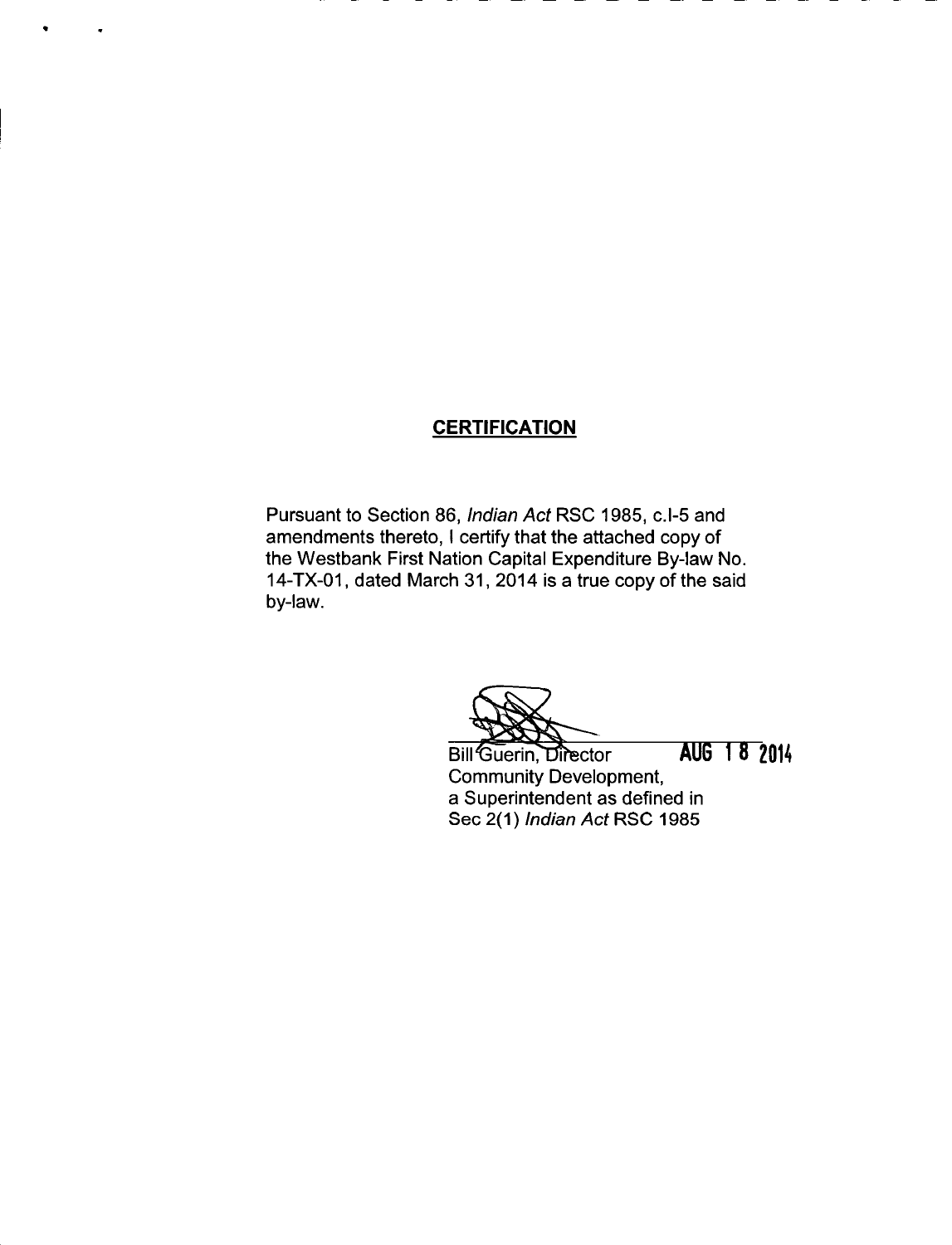Ministre des Affaires autochtones et du developpement du Nord

 $\bullet$ 



Minister of Aboriginal Affairs and Northern Development

Ottawa, Canada K1A OH4

I, Minister of Aboriginal Affairs and Northern Development, HEREBY APPROVE, pursuant to section 83 of the *Indian Act*, the following by-law made by the Westbank First Nation, in the Province of British Columbia, at a meeting held on the 31st day of March 2014.

Westbank First Nation Capital Expenditure By-law No. 14-TX-01

Jumie

Dated at Ottawa, Ontario, this  $\frac{1}{2}$  day of  $\sqrt{2}$  2014.

# Canadä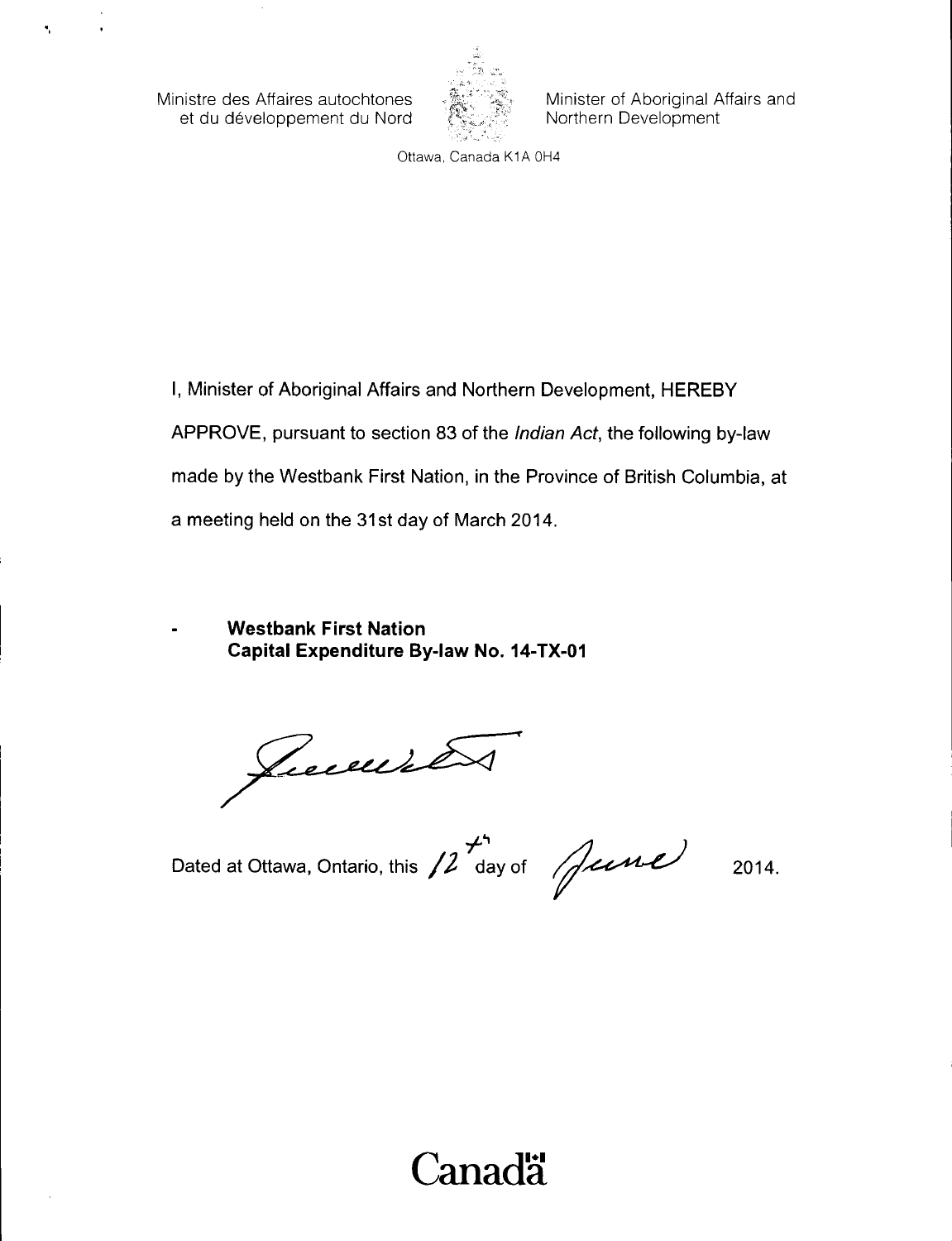## WESTBANK FIRST NATION CAPITAL EXPENDITURE BY -LAW NO. 14 -TX -01

To authorize the expenditure of a maximum of One Million One Hundred Thousand Dollars (\$1,100,000.00) from money raised pursuant to section 83(1) of the Indian Act, for the purposes of renovating the third floor of the Lindley Government Building within the Tsinstikeptum Indian Reserve No. 10.

WHEREAS: Pursuant to Section 83(1) of the *Indian Act* and Westbank First Nation's inherent right of self-government, Westbank First Nation has enacted the Westbank First Nation Property Taxation By-law, 95-TX-08 (the "Taxation Bylaw");

- A. Pursuant to the Westbank First Nation Expenditure By -law, 1995, amended by By-law 97-TX-03 (the "Expenditure By-law"), Westbank First Nation is authorized to expend moneys raised pursuant to the Taxation By -law for local purposes, including the provision of Local Services on Reserve and capital projects;
- B. In accordance with section 12(3)(1) of the Taxation By-Law, Westbank First Nation annually deposits ten percent (10%) of annual gross taxes into the " accumulative capital projects fund", (the "Cumulative Fund") to be used from time to time for such capital projects as may be authorized by <sup>a</sup> separate by -law;
- C. In accordance with section 4.4 of the WFN Expenditure By-law 1995, all surplus monies remaining in the Taxation Fund at the end of the Fiscal Year specified in the Expenditure By -law Annual Budget Schedule may be transferred into the Stabilization Fund, and may be applied towards the operation and administration costs for the next Fiscal Year, overruns on existing Capital projects or for any other contingencies, (the "Stabilization Fund");
- D. Westbank First Nation deems it desirable and in the best interest of all community members to advance funds to complete the third floor renovations to the Lindley Government Building on Tsinstikeptum Indian Reserve No. 10;
- E. Westbank First Nation has estimated the total cost of the construction of the third floor renovations to the Lindley Government Building on Tsinstikuptum Indian Reserve to be not more than \$1,100,000 as outlined in Schedule "A" to this By-law.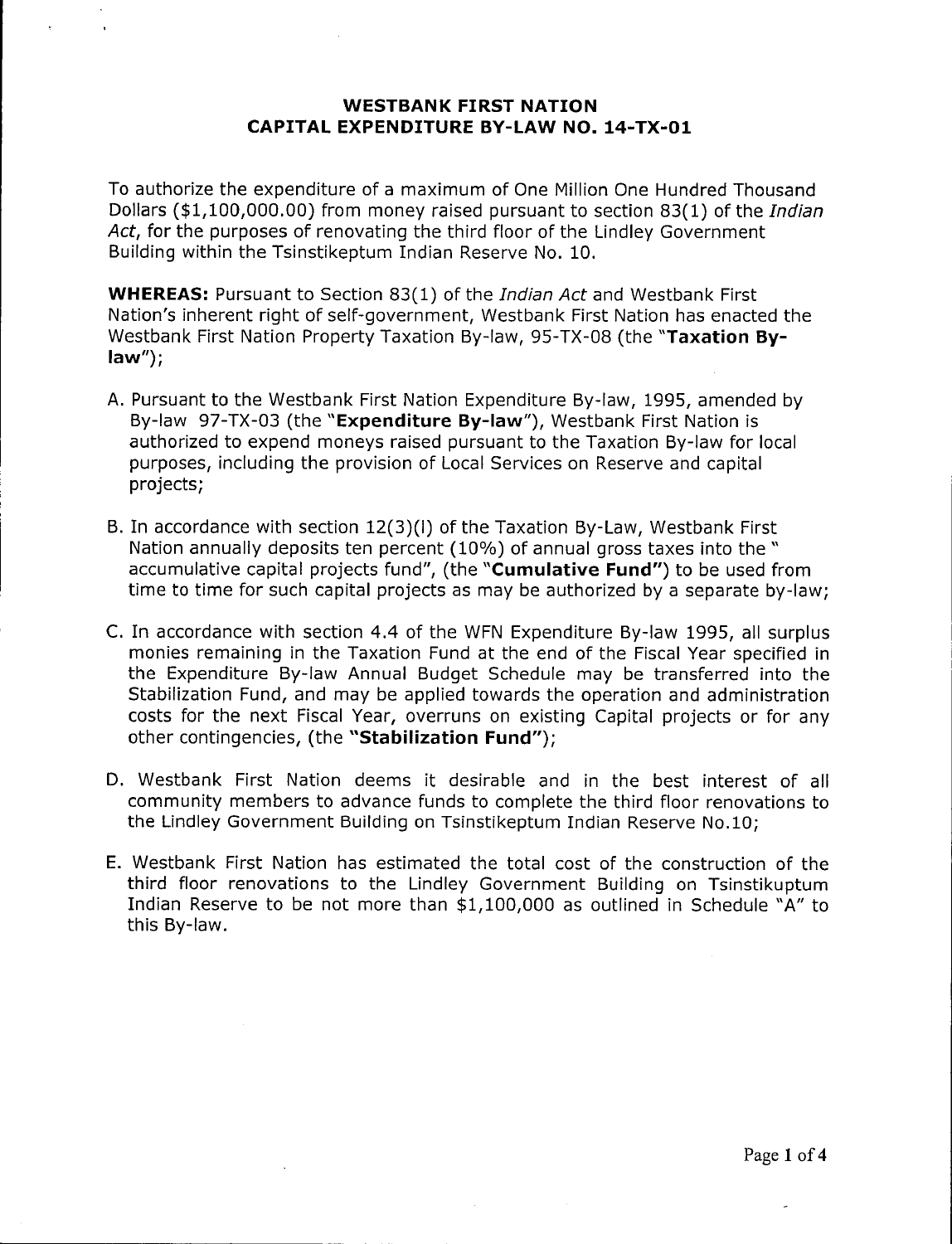NOW THEREFORE, THE Council of Westbank First Nation hereby enacts the following by-law:

## SHORT TITLE

1. This By-law may be cited for all purposes as the IR#10 Lindley Government Building Third Floor Renovation Capital Expenditure By-law No. 14-TX-01.

## EXPENDITURE AUTHORIZATION

- 2. Westbank First Nation hereby acknowledges that it is in the best interests of the community members of Westbank First Nation to proceed with the third floor renovations to the Lindley Government Building as summarized in Schedule "A" to this By-law.
- 3. Westbank First Nation hereby approves the expenditure of not more than One Million One Hundred Thousand Dollars (\$1,100,000) from the Stabilization Fund for the purposes of designing and constructing the IR No. 10 Lindley Government Building Third Floor Renovation Capital Expenditure Project ( the "Project Funds");
- 4. Westbank First Nation also authorizes the expenditure of all or a portion of the Project Funds to acquire all such lands, easements, rights-of-ways, license, permits, rights and authorities as may be required or desirable for or in connection with the renovation of the IR No. 10 Lindley Government Building Third Floor Renovation Capital Expenditure Project.
- 5. Any of the project funds not expended on the "third floor renovation project" or incidental costs related thereto will be reimbursed to the Stabilization fund at the end of the project.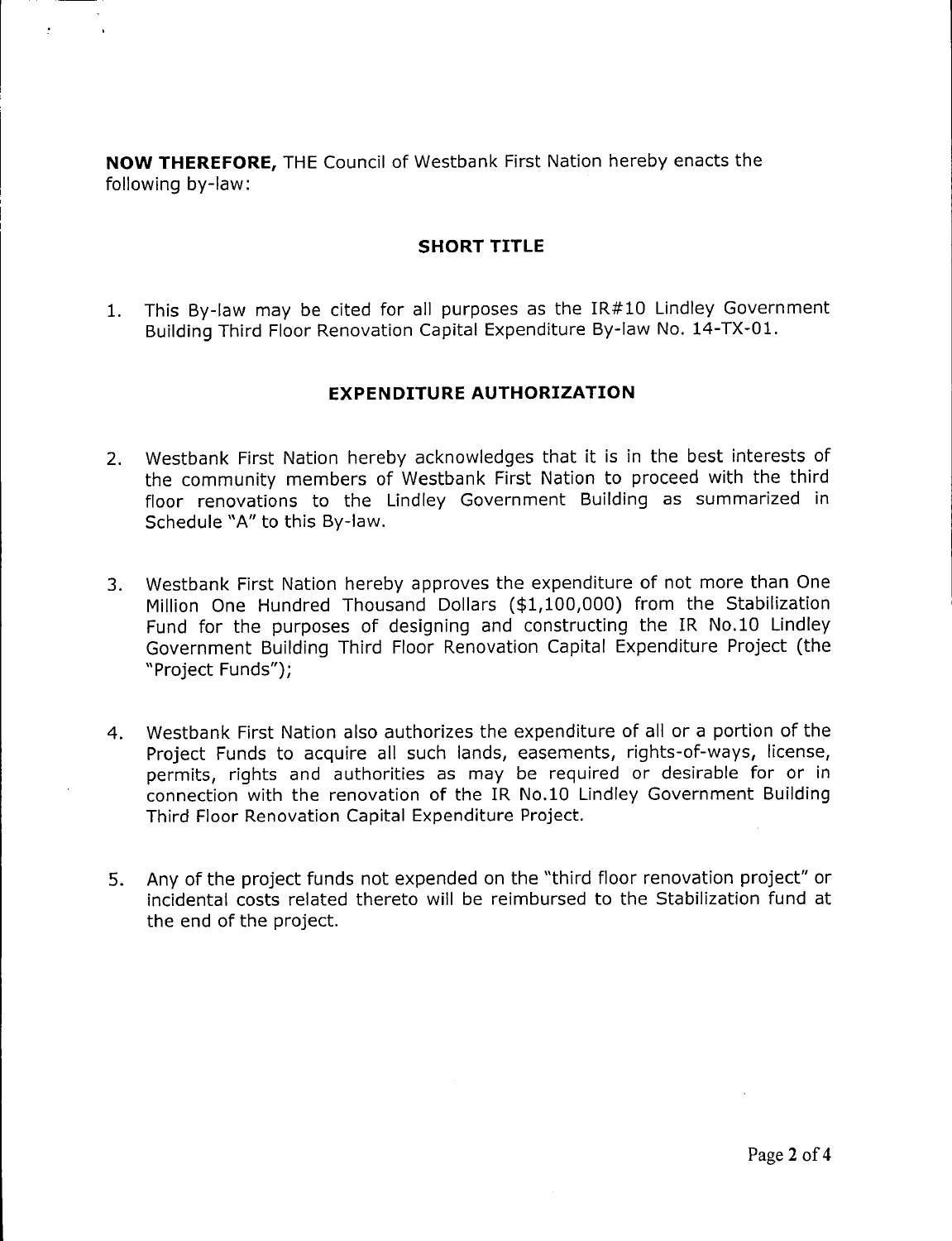## EFFECTIVE

This By -law comes into full force and effect upon approval by the Minister of Aboriginal Affairs and Northern Development Canada.

## BE IT HEREBY RESOLVED AND AGREED:

That this By -law, entitled IR # 10 Government Building ( Lindley Building) Third Floor Renovation Capital Expenditure By -law No. 14 -TX -01 being read for the first, second and third and final time by the Council of Westbank First Nation held at duly convened meetings.

# $1<sup>st</sup>$  Reading

Kelowna, British Columbia, this 3rd day of March 2014.

## 2<sup>nd</sup> Reading

Exempt from second reading as per section 60. 9 of Westbank First Nation Constitution pertaining to enactment of a Local Revenue Law.

# 3rd Reading

Kelowna, British Columbia, this  $31<sup>st</sup>$  day of March 2014.

't Louie

De Guevara Naael

Councillor Mick Werstuik

Councillor Christopher Derickson<br>
Councillor Brian Eli